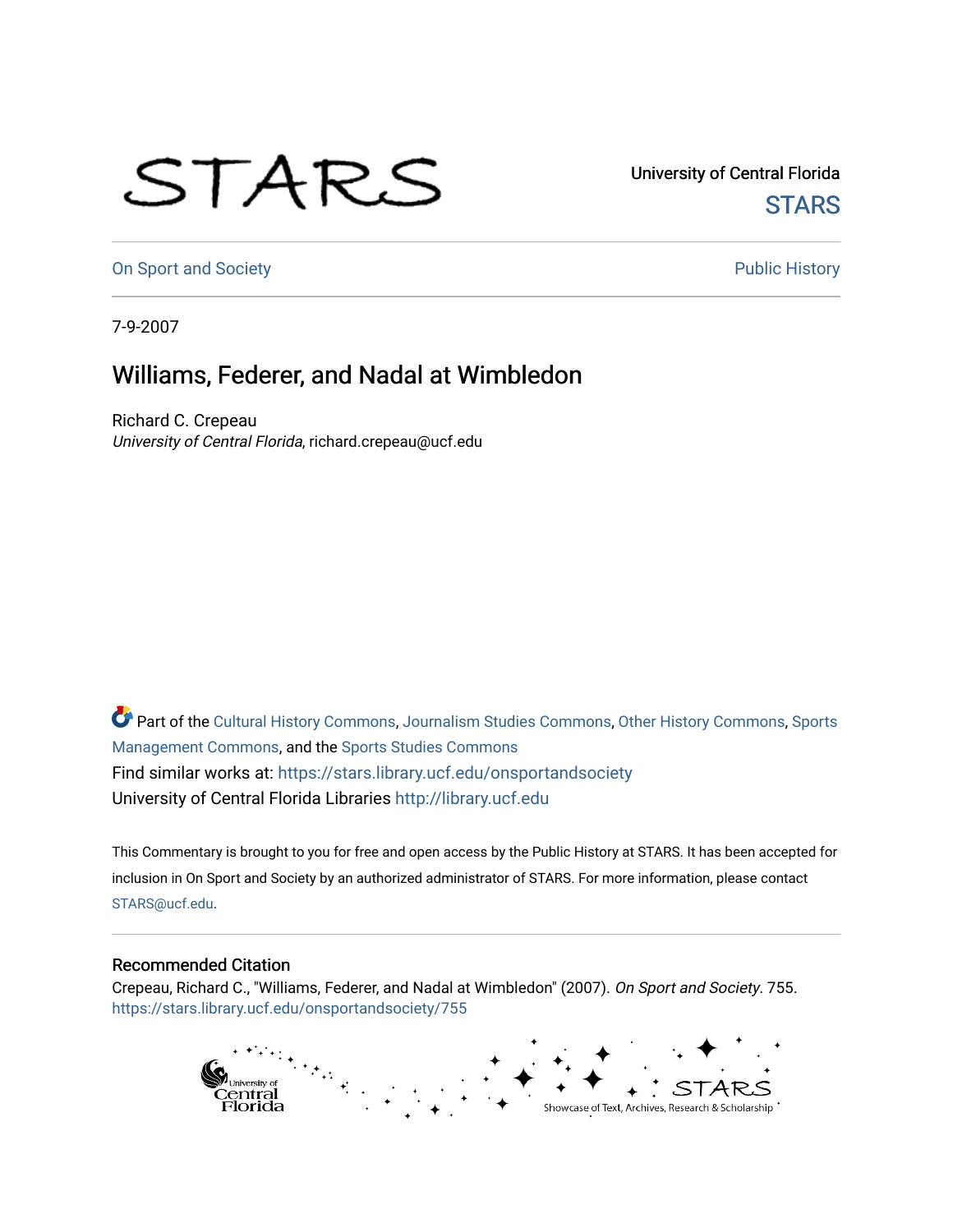## SPORT AND SOCIETY FOR H-ARETE Williams, Federer, and Nadal at Wimbledon JULY 9, 2007

At the beginning of play in the Gentleman's Final at the All England Lawn Tennis and Croquet Club on Sunday, I believed that at the end of day Rafael Nadal would be crowned new champion and heir to the mantle of Roger Federer.

We now know that Federer is again the Wimbledon champion, but we also know that Rafael Nadal will be the next dominant player in men's tennis. That may not happen for another year or two, but, barring injury, it is very likely that it will happen.

At times in tennis and other sports, an individual player appears and dominates that sport, or some aspect of that sport. Levels of play are raised to new heights and it seems as though the new dominant force will never be equaled. We have seen this most recently with both Tiger Woods and Roger Federer.

For the past few years many, including John McEnroe, have been calling Roger Federer the greatest tennis player in the history of the sport. His performances on the court have to a great degree validated that claim. He has now appeared in nine straight Grand Slam Finals and has won the last five Wimbledon titles, matching a feat achieved previously by Bjorn Borg. Federer has won eleven grand slam titles, matching Rod Laver, with only the French Open title still eluding him, as it did Pete Sampras, himself a winner of a record fourteen Grand Slam events.

At the French Open in the last two years, Federer has been unable to beat Rafael Nadal, losing the title in the finals to the young Spaniard. In the finals at Wimbledon last year, Nadal extended Federer and had opportunities to win. In the Wimbledon finals on Sunday Nadal extended Federer to the very edge of defeat.

Nadal pushed Federer to play his best tennis and then some. If you were watching this match without access to a scoreboard, you might easily have concluded that Nadal was winning the match. Federer broke Nadal's serve in the second game of the first set, and did not break it again until the sixth game of the fifth set, some three and a half hours later. This followed a 6-2 thumping in the fourth set when Federer looked lost and totally flustered. Then in the final set Nadal failed to cash in two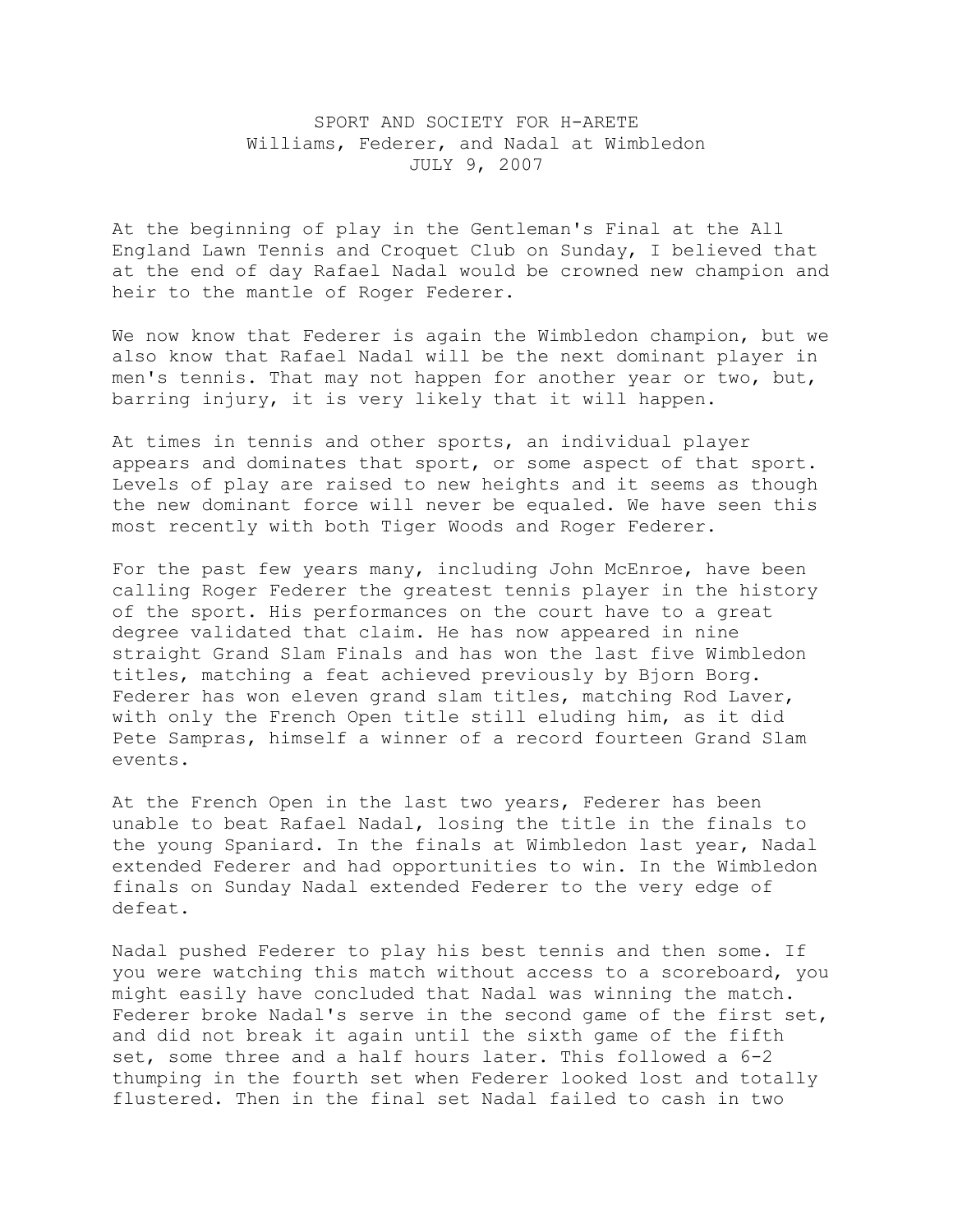break opportunities when he had Federer down 15-40 in both games three and five.

Rafael Nadal was an eyelash away from victory but in the end, he did not close. It was an awesome display of tennis by both players and brought to mind some of the great matches of the past including the McEnroe/Borg epics.

Nadal produced a variety of powerful baseline shots, at times from impossible angles, showed great finesse at the net, and executed an occasional volley. What he did not show was a big serve producing only one ace, while Federer with twenty-four aces was able to go to the big serve time after time to save himself from a tight spot or prevent being put into a tight spot.

To see Federer being routed in the fourth set was stunning, as was seeing him totally frustrated by the events that were unfolding out of his control. The only thing more remarkable was to see Federer's recovery in the final set.

Nadal demonstrated clearly that he is the heir apparent, and the next big thing in men's tennis. Federer's message to Nadal was also clear: "Not just yet." There is more work to be done, and more history to rewrite. In the Ladies' Championship, the story was also quite compelling as Venus Williams won her fourth Wimbledon title, only six months after sitting home and watching her younger sister win the Australian Open. About half way through the fortnight Venus Williams started playing like the Venus Williams of old. Her performance in the final three matches was a treat for all those who have missed her presence on the tennis courts. Williams is the lowest ranked player to win in the open era. Having won Wimbledon in 2000, 2001, and 2005, Venus Williams has won more Wimbledon titles than anyone not named Martina, Steffi, or Billie Jean.

In the final, Williams beat Marion Bartoli, a young French woman who showed occasional flashes of brilliance. But it was in the semi-final that Bartoli made the announcement of her arrival. Bartoli dispatched Justine Henin in a match that featured a mesmerizing reversal of fortune over three sets. After losing the first set 1-6, Bartoli struggled to survive and then won the second set 7-5, before dominating 6-1 in the final set. Henin was stunned and so was most of the crowd at the All England Club.